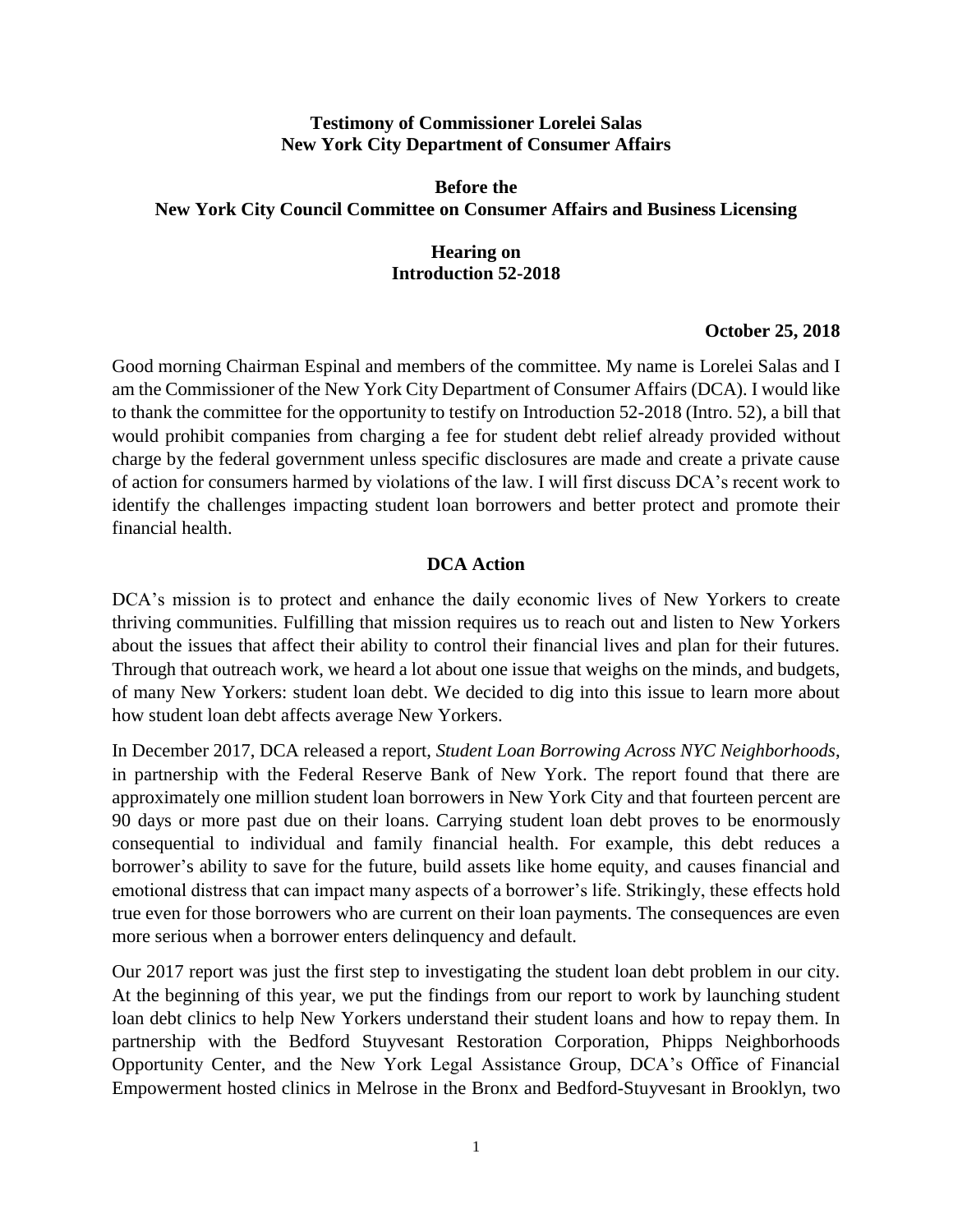neighborhoods that our report identified as having high levels of student loan debt-related financial distress. At our clinics, trained professionals provided education, student loan literacy, and opportunities for financial and legal counseling. These clinics didn't just help New Yorkers; they also provided valuable lessons about the best way to educate and assist those struggling with student loan debt that DCA can carry forward and share with other organizations.

To better understand how the consequences of student loan debt shape the lives of New Yorkers, we needed to hear them tell their stories first-hand. We started with a series of events in neighborhoods where our report showed the highest rates of student loan delinquency and defaultthe South Bronx, Mt. Eden, and Highbridge in the Bronx and East New York in Brooklyn. We employed a popular education model to develop conversations about student loan debt where we could both learn and inform. During those conversations, we heard from New Yorkers about obstacles to repayment, confusion about options, and the negative effects student loan debt can have on their lives.

In June 2018, I chaired a public hearing called *Speak Up, Speak Out: A Public Hearing about Student Loan Debt in New York City*. We heard testimony from members of the public, experts, advocates, and legal service providers about this serious and growing problem. Again, we heard about the many barriers to repayment success, including misrepresentations by schools, a lack of trusted and reliable information, and inadequate support for borrowers by student loan servicers contracted by the federal government to handle loan repayment. And, of course, we heard proposals for how governments at every level could help borrowers in New York City surmount these barriers and put themselves on a path to financial health and success. I am very grateful to everyone who participated in our hearing, and I look forward to sharing more about our findings and recommendations with the Council when our full hearing report is released later this fall.

DCA Financial Empowerment Centers are a critical resource for New Yorkers who are struggling to navigate the student loan repayment process on their own. At our centers, professional financial counselors provide free, one-on-one assistance with tackling debt, improving credit, creating and managing a budget, and saving and planning for the future. Counselors have received in-depth training on student loan issues and can help guide New Yorkers through the complex, and sometimes confusing, process of repaying student loans. There are more than 20 Financial Empowerment Centers located across the five boroughs, and any New Yorker can schedule an appointment just by calling 311. Since 2014, our financial counselors have helped more than 1,100 clients take action related to their student loan debt, including checking the status of their student loans, consolidating their student loans or payments, and/or bringing their student loans out of default.

Unfortunately, some actors seek to exploit students and borrowers for their own gain. Last week, I announced that DCA has filed a complaint in state court against Berkeley College- one of the largest for-profit colleges in New York State with approximately 4,000 students- alleging violations of the Consumer Protection Law and debt collection rules. In addition to educating consumers, DCA is committed to using all the tools at our disposal to hold companies who prey on the hopes and dreams of consumers seeking higher education accountable.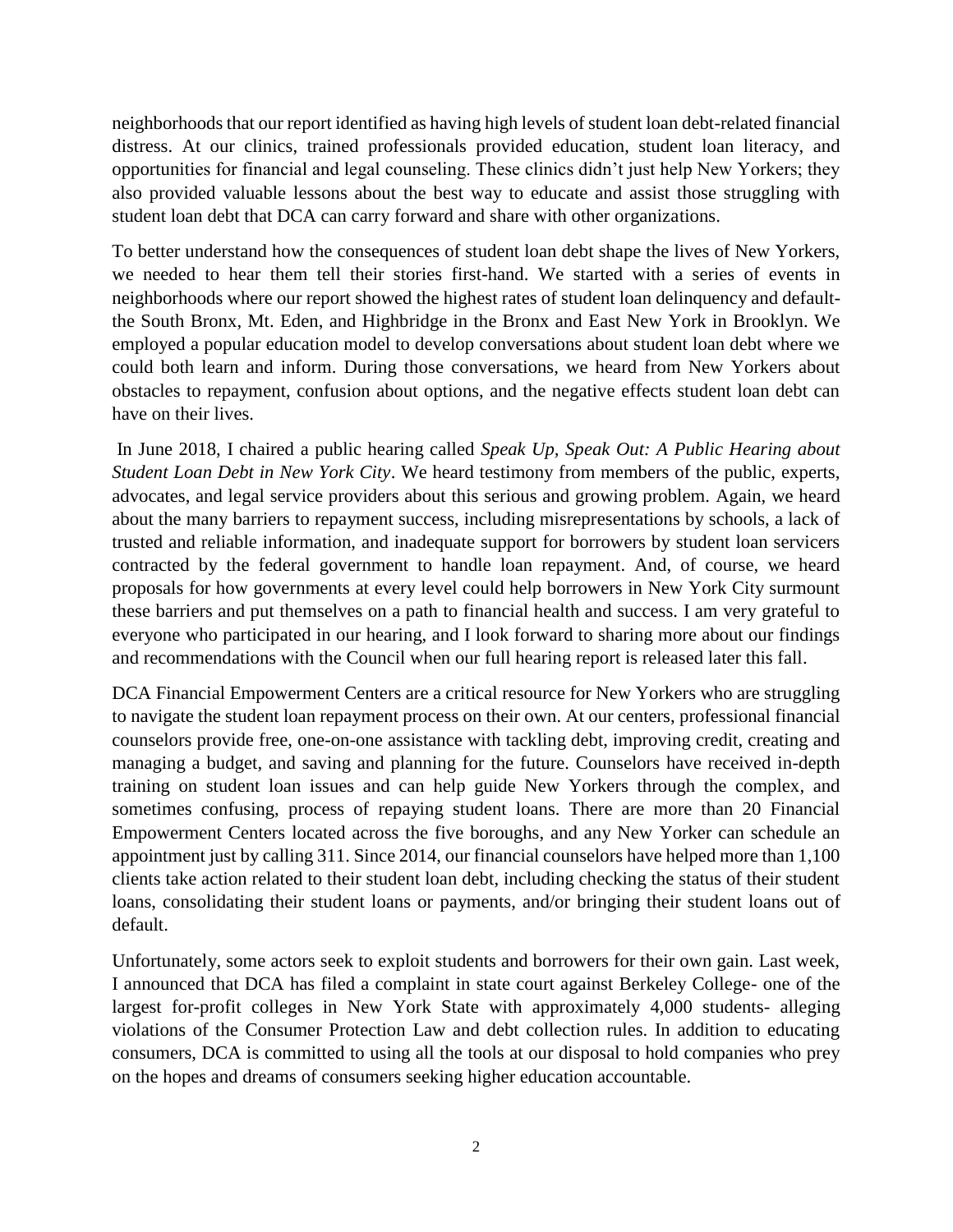Of course, it is important to recognize that student loan debt is a national, not just a New York City, problem. According to recent reporting, total student loan debt in the United States is over \$1.5 trillion and students who earned bachelor's degrees in 2016 left school with an average debt load of over \$30,000. But the story doesn't end with students- parents are also taking on increasing levels of student debt to help pay for their children's educations. The federal Consumer Financial Protection Bureau has handled more than 60,000 complaints related to student loans since 2011.

Student loan debt- and its consequences- do not fall evenly. In 2015, the research organization Demos found that despite having lower rates of college completion, young Black households are far more likely to carry student loan debt than their White counterparts. Gender also plays a roleearlier this year, the American Association of University Women found that women hold nearly two-thirds of the outstanding student loan debt in the country and many struggle to pay back their loans, likely due in part to the fact that women still earn less than men on average. Tackling the student loan debt crisis is just as much about equity as it is about opportunity. DCA is committed to helping New Yorkers affected by student loan debt and we look forward to partnering with the Council to do so.

## **Introduction 52**

I will now turn to the bill before you today. Intro. 52 is intended to address one piece of the student loan debt problem by banning businesses from charging for services that are available free with a simple phone call to the federal Department of Education (DOE) or a borrower's loan servicer. Intro. 52 would allow companies to continue charging for student loan debt relief services if they make certain disclosures about the availability of free services from the DOE. The bill would also create a civil right of action for consumers who are harmed by a company that fails to comply with the law.

A complaint filed by Attorney General Barbara Underwood last month vividly demonstrates the ways in which these companies can harass, deceive, and harm consumers. The complaint describes how companies, both through advertising and in communication with borrowers, misrepresent the qualifications of their salespeople, the prices they charge, the results they can obtain for consumers, whether the company is affiliated with the government, whether a consumer can obtain a service on their own, and the programs for which a consumer is eligible. The complaint also alleges that these practices resulted in real consumer harm. For example, one consumer decided to take on thousands of dollars of debt to pursue a graduate degree because a student loan debt relief company assured her she qualified for a forgiveness program that would wipe out her debt when, in fact, she did not. As a result, the consumer was left to figure out how to repay thousands of dollars in loans she counted on being forgiven for a degree she wouldn't have pursued if she'd known the truth.

I commend the Council for moving quickly to focus attention on the problems caused by student loan debt relief companies. DCA supports the effort to prohibit these companies from charging for services available for free from the federal government. I would like to offer a few suggestions on this bill for the Council's consideration.

First, we are interested in hearing more from the Council about why the broad safe harbor through disclosure is necessary and desirable. DCA understands that in some cases, a consumer may wish